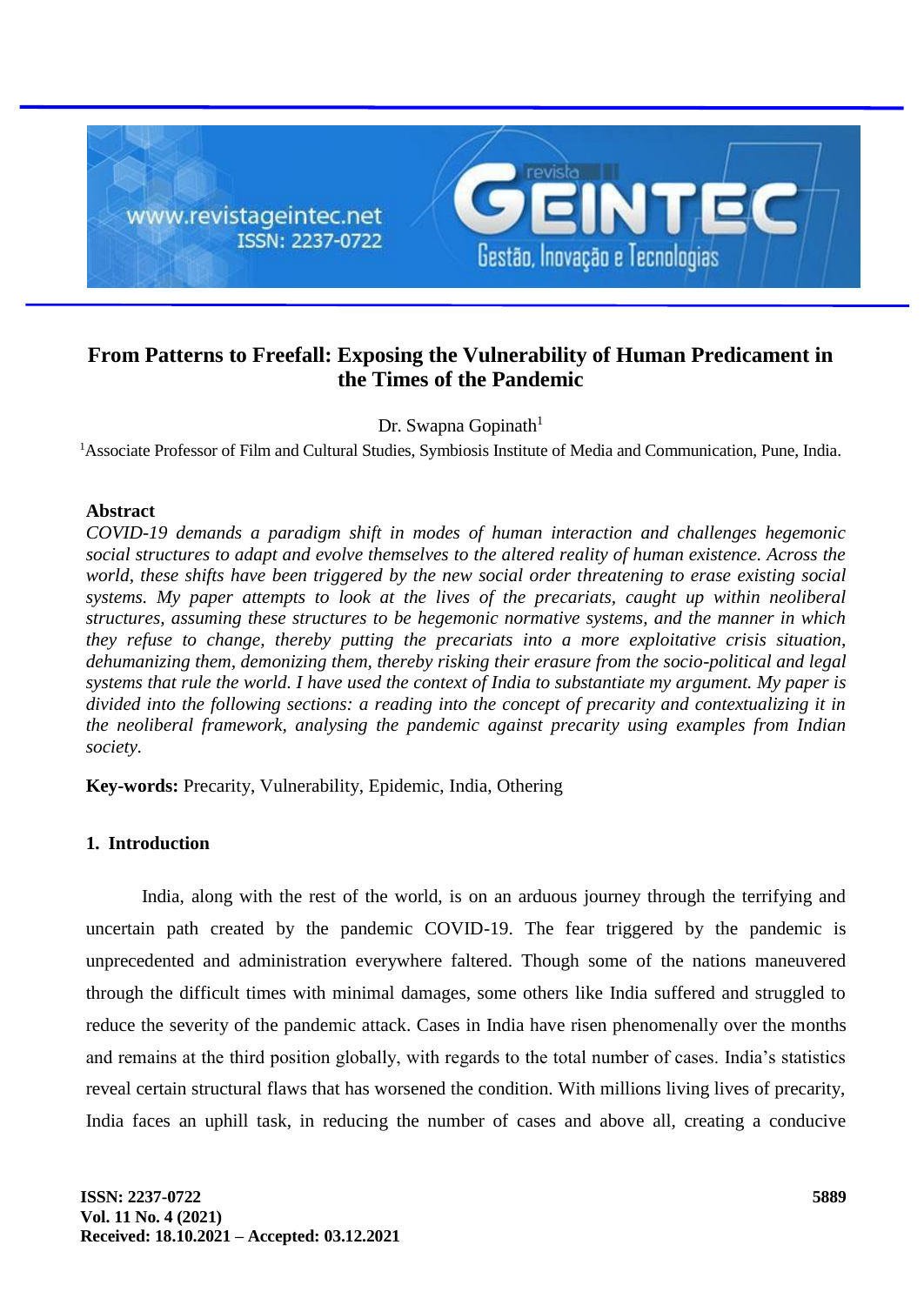atmosphere for the nation and its people to survive the pandemic and to rebuild the nation after world recovers from this nightmare.

#### **2. Precarity**

Precarity became a key component of human existence in the contemporary world, in neoliberal societies, to be precise. Guy Standing calls the precariat "globalisation's child" (Standing, 2011). He calls the precariat "a class-in-the-making" (Standing, 2011) in a world of "fragmented class structures" (Standing, 2011). The precariat is an entity, that across the world, is defined by the insecurity of living in precarious conditions and therefore the precariat is often denied the rights and privileges of a citizen. He further defines them as having "labor insecurity, insecure social income" and lacking a work-based identity" (Standing, 2011). It also denies the precariat agency and hence vulnerable to social crises and othering of multifarious forms. In the neoliberal state, she cannot trust the state and can expect no protection, leave alone, welfare measures from the state. Neoliberalism keeps the system unstable and the precariat in this state of uncertainty fears othering and erasure. Precariat in this contemporary world can be the migrant, the young, the other genders and various other categories of people who remain in the margins and are voiceless against injustices and multifarious forms of oppression. The insecurity that is built into the neoliberal structures creates conditions of precarity. While other modes of oppression and injustice has thrived in societies globally, precarity has emerged as a condition of existence, post the globalization of neoliberal norms and practices. Precarity is thus "a term designating a historical moment marked by the emergence of a new global norm of contingent employment, social risk and fragmented life situations – without security, protection or predictability. (Schierup and Jorgensen, 2012).

As the world moves into the crisis caused by the pandemic, leading to disruptions that demand altered perceptions of social living, vulnerability plays an important role. The deeply divided neoliberal world is shaken to its core by the pandemic, and the resultant social changes do not seek to unravel the existent structures, rather they aim to reinforce and validate the deep-seated social inequalities, the governments of several nations playing along in this game of othering and dehumanization. The vulnerable among the population, the marginalized, the precarious, are exposed to the worst forms of othering and alienation that challenges their very existence. Judith Butler in an interview spoke of vulnerability which I will use in this context. "Vulnerability … names the porous and interdependent character of our bodily and social lives… We are impressed upon by the environment, social worlds and intimate contact… That impressionability and porosity define our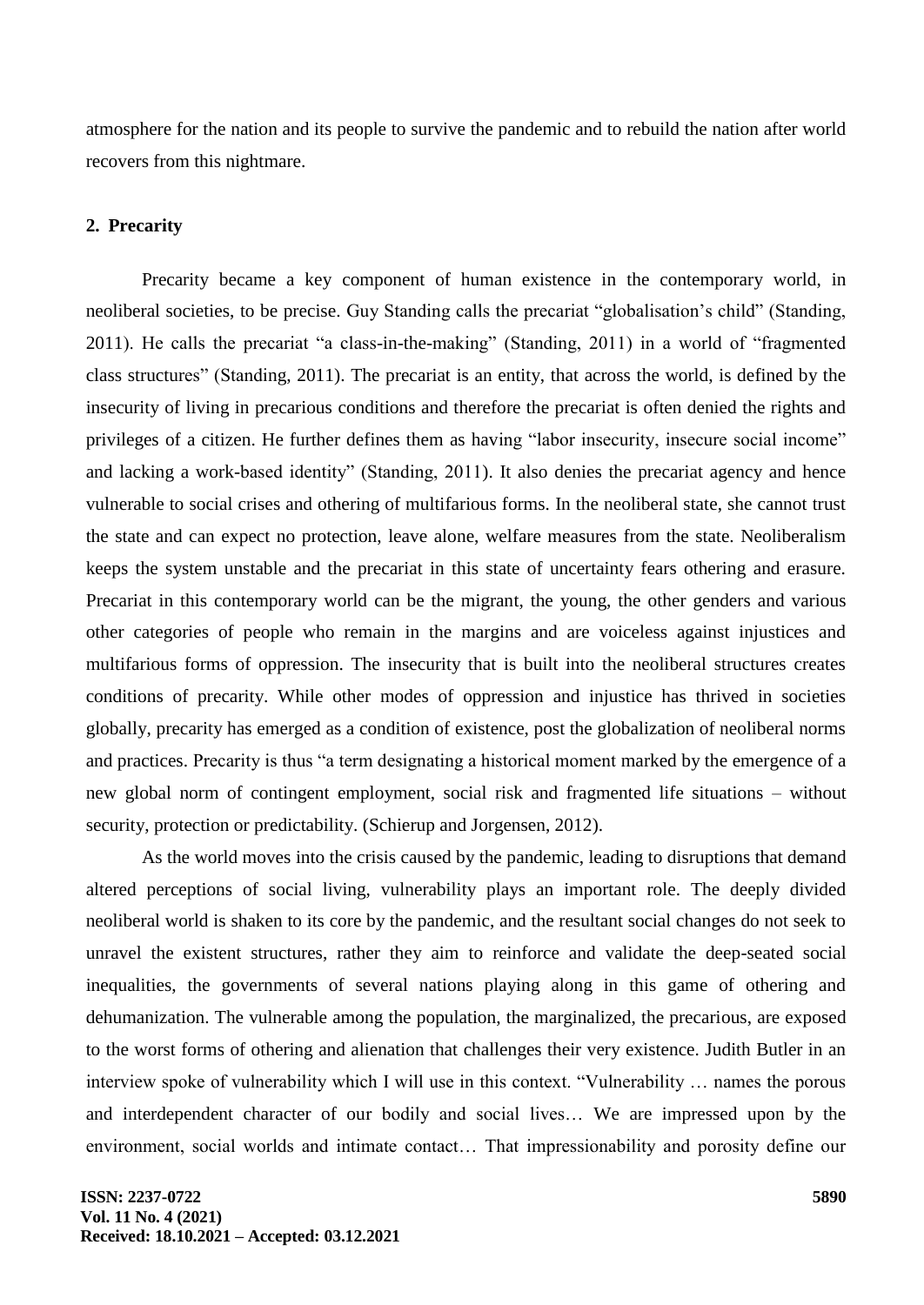embodied social lives… These reciprocal and material modes of sharing describe a crucial dimension of our vulnerability, intertwinements and interdependence of our embodied social life" (Butler, 2020). In the contemporary world, where human interconnectedness is foregrounded in the times of the pandemic, vulnerability of certain oppressed classes, as against the rest of the population becomes more striking. "There are at least two lessons about vulnerability that follow: it describes a shared condition of social life, of interdependency, exposure and porosity; it names the greater likelihood of dying, understood as the fatal consequence of a pervasive social inequality" (Butler, 2020). The vulnerability or precarity of those classes, the precariats, who are marginalized and oppressed, is a reality, while the causes for their precarity may be varied and diverse. They are caught in a "situation of endemic and permanent uncertainty" (Baumann, 1999) and their situation made vulnerable by the pandemic, the increased surveillance often creating unimaginable misery to the precariats everywhere in the world, be it the refugee, the migrant laborer, the transgender people or the disabled.

#### **3. Neoliberalism and Precarity**

COVID-19 as a pandemic threatens to shatter fundamental normative structures that substantiate neoliberalism, in postmodern social relationships. Neoliberalism with its thrust on control, on the power and will of the individuals to shape their destinies suffers a setback in this altered reality of the world reeling under the pressure of the pandemic. Human beings have survived through centuries believing in certain values and norms and disciplining the mind has always been about inculcating these values, internalizing them in order to live a life of contentment as social beings, as citizens, as members of a community, of a nation. Enlightenment and the subsequent strides towards modernity accompanied by the growing popularity of capitalism created the foundations of contemporary society, foregrounding the values of utilitarianism and centrality of human experiences. The post-Fordist and neoliberal structures encouraged the growth of an individualistic sensibility which helps in the politics of identity, creating a consumerist culture foregrounding identities. Values of capitalist society were internalized by the generations that believed in the normative patterns validated by neoliberalism and the narratives of personal success stories. These became more pervasive due to the presence of social media and the mass mediated images of consumption and the lifestyle of luxury and abundance perpetuated by these images.

The neoliberal market prefers to foreground the aspect of living rather than death and encourages us to take our steps backwards as we as biological beings move towards death, the fact of our mortality being constantly ignored. The pandemic challenges us to redefine these paradigms of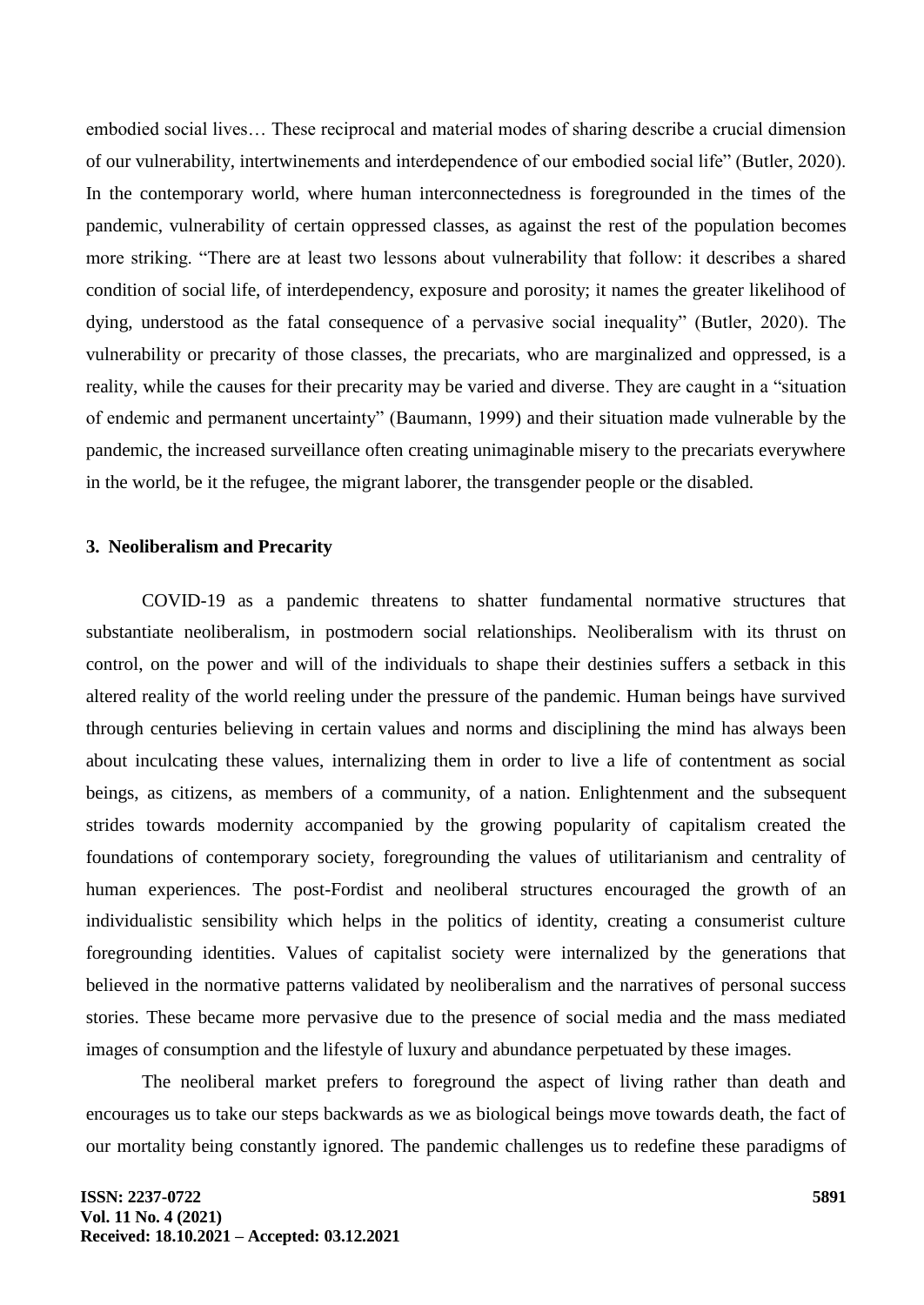human existence, the morbidity of living beings is shockingly reminded through the masks, the gloves, the PPE kits that have become an integral part of human social existence. From fixed patterns of living to major plans for the future, from the molecular to the molar strata of living, human existence has been scheduled to function within structured patterns, and every attempt to civilize human beings has been towards organizing lives and futures at multifarious levels of existence. The pandemic overthrows those values and demands reassessments and revision of perspectives. The uncertainty of human existence stares at the face of a rigid social structure that perpetually demands its people to plan and organize into the future. It is a disruption of lifestyle patterns rooted in the values of neoliberalism. Yet the world seems to adhere to the neoliberal social hegemonies even as the pandemic is set to transform social definitions, a major paradox to be mentioned in this regard is the manner in which the pandemic has emerged as a tool for othering in certain nations.

When the pandemic struck human lives on a massive scale, it challenged the foundations of neoliberal structures carefully built to gratify the greed and ambition of the hegemonic powers across the world. A shell-shocked humanity attempted to survive, opted to find means to tide over the crisis, without upsetting the equilibrium, an illusion of normalcy created by the simulacrum set in place by neoliberal forces. As we complete a couple of months of the pandemic, it is apparent that the goal to survive, through multifarious means, seem to reinforce the exploitative structures of neoliberalism, everywhere in the world. The economic divide is widening, the process of marginalization and othering is worse, the states preferring to ignore the worsening plight of the poor, and the precarious lives of the other is no longer discussed or considered to be worth. This can be substantiated by analysing the condition of the precariat class in India. Precarity in India is experienced at the level of class, religion and caste identities, gender, disability and various other categories adding to this group of citizens, increasingly finding themselves alienated and othered in a nation currently occupying third position among the nations having the largest number of Covid positive patients.

While the number of billionaires increased rapidly after the nation embraced the values of globalized capitalism, the economic divide has widened and the lowest economic sections of the society find themselves unemployed and without the protective mechanisms a welfare state aims to provide them. Turning the labor class into a category of precariats, vulnerable to the shifting economic environment, the pandemic has rendered them vulnerable in every aspect. In India, a total lockdown of the nation happened without adequate preparation, resulting in a largescale migration of the laboring class from the cities to the rural areas, the people forced to walk for days. Their miserable plight resulting in several deaths did not stir the collective conscience of the nation nor bring about any radical shifts in governmental policies regarding the migrant laborers. The pandemic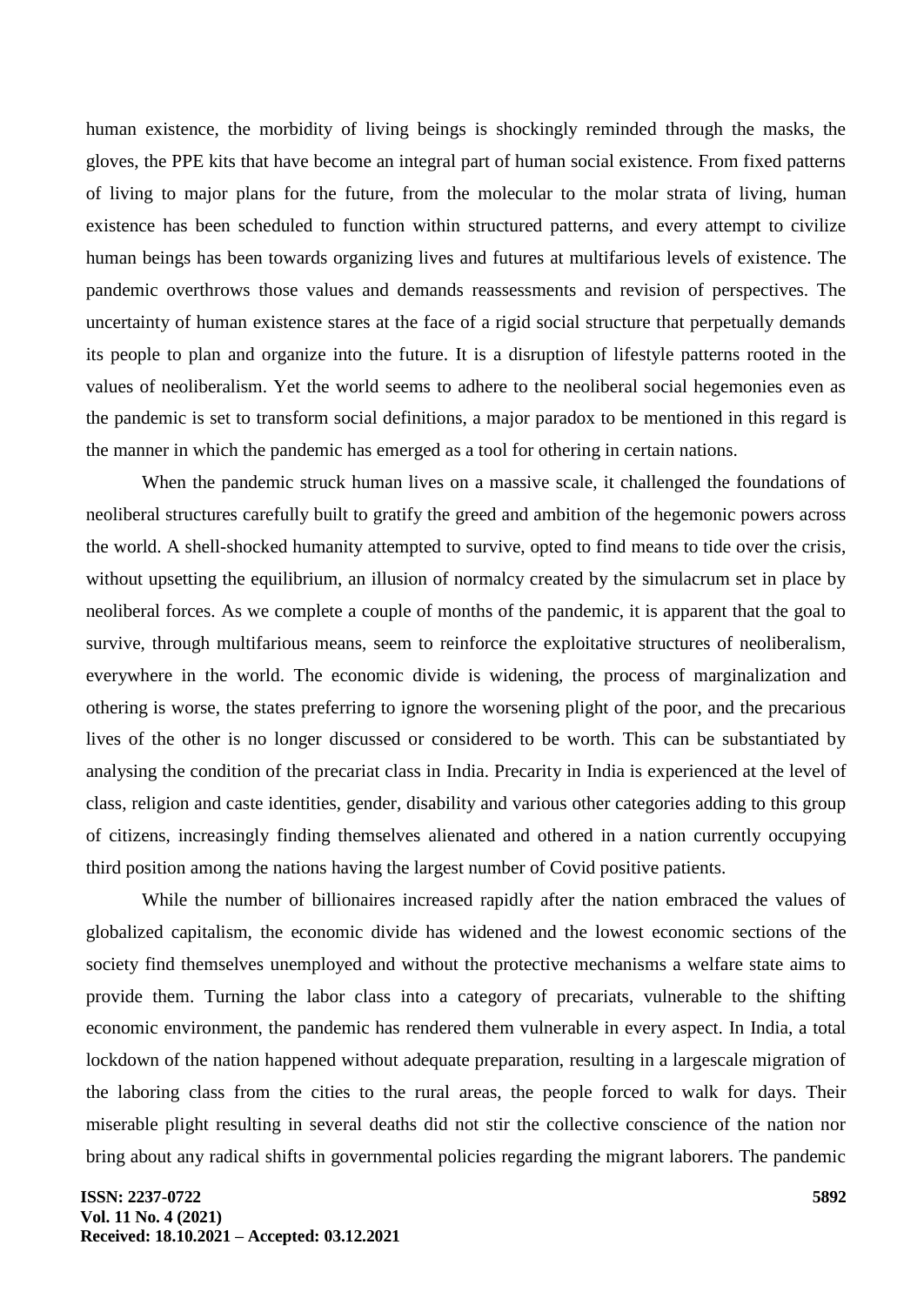became an opportunity to swiftly legitimize labor laws that are clearly exploitative in nature, intended to build a market, with ease of business for multinational corporates interested in investing in Indian markets.

#### **4. Precarity: The Indian Context**

India as a secular democracy has been witnessing major transformations, challenging the fundamental principles of the nation, the foundations of a fragile democracy like India. The ideological shift towards a Hindu majoritarian hegemony is reflected in the manner in which the nation confronts the pandemic as well. The politics of precarity in this new India, neoliberal and deeply divisive, with identity politics defining the identity of the nation, is clearly evident in this context as well. A few incidents to be mentioned in this context are as follows: The demonization of the entire Muslim community following the outbreak of Covid-19 cases among the people who attended the *Tablighi Jamaat* gathering. This happened in contrast to the Hindu community which has been organizing functions including one organized by the Hindu majority government of Uttar Pradesh and the temple festival at *Aattukal,* Kerala, where thousands of women devotees gather to offer obeisance to the famed goddess. The second incident to be mentioned is the reverse migration of the laborers who were denied basic facilities to travel and were left to their misery, while the privileged class stayed at home during the lockdown that was declared with little time to prepare for the event.

India has been a distinct site where precarity has resulted in the process of othering and victimization of this category of people is visible, the misery of these people often ignored or downplayed by the media and the government. Precarity is due to the caste identities, class categories, gender and disabilities that create social backwardness of various kinds. Muslims have been targeted and a prominent instance is the Tablighi gathering that occurred in Delhi, just before the national lockdown started in March. Tablighi religious group is a sub sect of the deoband Muslims, and they had congregated in Delhi, in March, which was held with prior permission from the civic authorities. Yet when a few Covid positive cases were reported from among the group, the whole Muslim community was demonized. Twitter saw hashtags like #coronajihad and #coronabombstablighi trending during the lockdown period in India (Ellis-Peterson and Rahman).

Migrant laborers are another category of Indian citizens who were rendered homeless and jobless with a Lockdown that was declared without allowing the people to prepare for the event. A mass exodus that led to the death of 110 people, as on May 16, 2020, while millions underwent the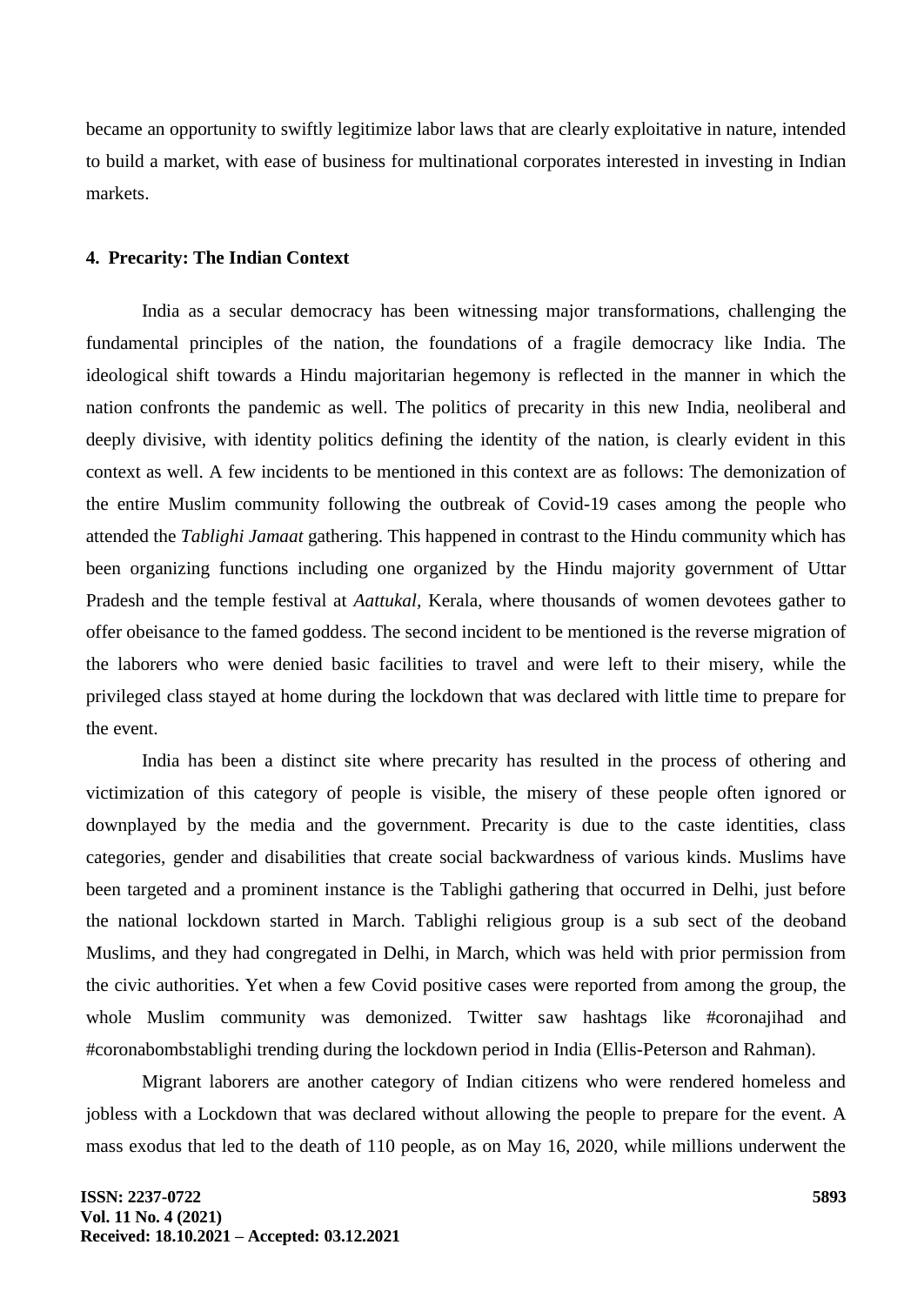tedious journey of reverse migration (Venkatraman et al, 2020). Unofficial reports published in newspapers suggest that 30 million laborers, roughly 15-20% of the urban workforce travelled back from urban to rural India. Majority of them found no means of transportation and travelled on foot for several days, while the governments and mainstream media ignored the plight of these people. Some of the states sprayed them with chemical disinfectants as they reach their home states.

Gender plays a prominent role in defining the precariot and in the times of the pandemic, women, especially belonging the lower classes of society are adversely affected. The category of domestic workers, the maid servants, women who are worst exploited among the informal work force in India, saw themselves ousted from their workplaces and most of them remained jobless for several months. In major cities, they were ousted from their homes and forced to migrate to their homes in distant villages. These house maids manage with minimal food supplies and are unaware of resources available to them (Saavriti, 2020). One of the maids mentioned to the reporter about the financial constraints that make it difficult for her to buy products to ensure her and her children's safety during the times of the pandemic. So she "made masks with scrapped clothes" (Saavriti, 2020). Women from middle class and upper class families too encounter adverse situations, worsened by the pandemic. Domestic violence during mandatory lockdowns has increased manifold, with cases of abuse being reported from across the country. Shalu Nigam, an advocate who works on domestic violence writes thus: "It is not that women are not being abused in homes earlier, but during the lockdown, the virus is mirroring and magnifying the discrimination, class inequalities, oppressions, privileges, casteism and the patriarchal violence all of which already existing in the male-dominated society. In fact, structural gender-based violence is being reiterated during the lockdown … and women are now being economically and socially disempowered" (2020). Sex workers are another category of women to be mentioned in this context.

India's lockdown sees striking similarities with its colonial past when measures used to "segregate, isolate, and confine people during epidemics" are invoked using the Epidemic Diseases Act of 1897, originally enforced by the "British government during plague outbreaks" (Chakrabarti, 2020). It gave special powers to the state and the "resurrection of the Act for Covid-19 reflects colonial modes of drastic governmental action, which has once again exposed the most vulnerable communities to greater health and economic risks" (Chakrabarti, 2020). "In India, the scientific idea of 'asymptomatic carrier' is introducing new forms of 'untouchability'. Upper caste and class Indians are seeking to distance themselves from the poor, Muslims, and lower castes, whom they accuse as the carriers of the virus" (Chakrabarti, 2020). Dalits are a major social category of people, who are precariats, due to their economic and social backwardness, victimized in this state of exception. They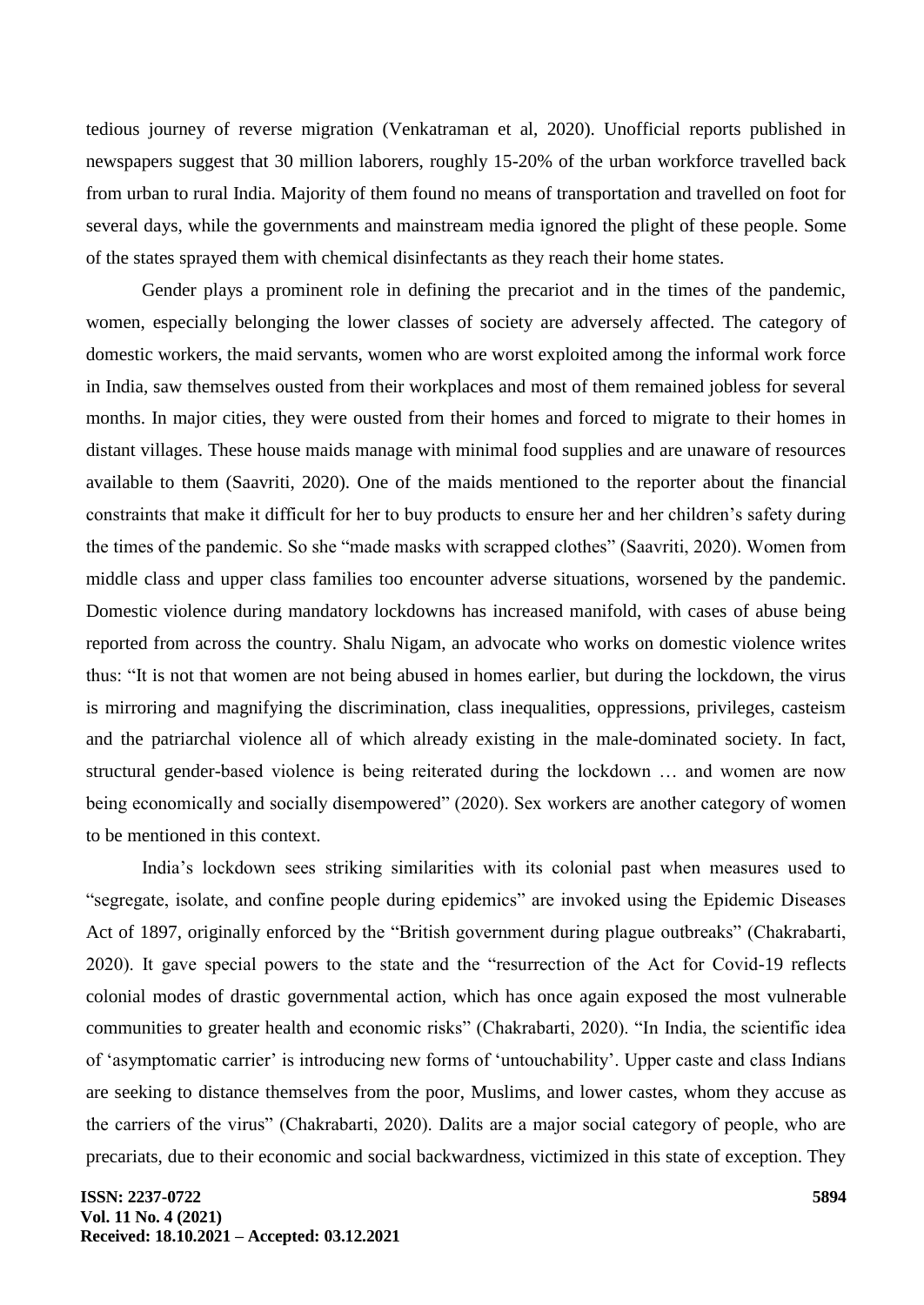are approximately 200 million people, their marginalized status rendering them vulnerable to the pandemic, and their identity as outcastes endangers them with the possibility of being discriminated against, and othered by the mainstream society (Ganguly, 2020).

## **5. Conclusion**

Neoliberal structures that rule the social systems, including health care and pharmaceutical industries, constantly remould human sensibilities, ensuring that even a pandemic affirming the presence of assemblages that connect life, both human and non-human, does not destabilise the deeply divisive and inherently oppressive systems of power and hegemony. Even as human beings struggle to survive, having been habituated to think within patterns, to live every moment with a sense of uncertainty, they are compelled to fit in to the oppressive power structures, thereby worsening their state of precarity. When the states and governments are populist, like in India, the citizens suffer, their vulnerability increased manifold times. The pandemic has led to a process of deterritorialization, the world in a state of flux, and the hegemonic structures work towards rebuilding the equilibrium of power, while the precariats get dehumanized and erased from all public social discourses. The state of free fall has merely made the conditions of the precariats more precarious and vulnerable to socio-political and economic disruptions and Indian society, turning increasingly neoliberal is a perfect case study in this context.

#### **References**

Bauman, Zygmunt. (1999). *In Search of Politics*. Polity.

Butler, Judith. (2020, April 30). In Conversation with Yancy George: Mourning is a Political Act Amid the Pandemic and its Disparities. *Truth Out*. https://truthout.org/articles/judith-butlermourning-is-a-political-act-amid-the-pandemic-and-its-disparities/

Chakrabarti, Pratik. (2020, July 14). Covid 19 and the Spectres of Colonialism. *The India Forum*.

https://www.theindiaforum.in/article/covid-19-and-spectrescolonialism?fbclid=IwAR3ZnGX3vuqxSJhYhQNRNuEEwqK1CzvvaAKgDBdHQa4neNBtDUdrWGDH9M

Chishti, Seema. (2020, June 8). Explained: How Many Migrant Workers Displaced? A Range of Estimates. *The Indian Express*. https://indianexpress.com/article/explained/coronavirus-how-manymigrant-workers-displaced-a-range-of-estimates-6447840/

Ellis-Peterson, Hannah and Shaikh Azizur Rahman. (2020, April 13). Corona Virus Conspiracy Theories Targeting Muslims Spread in India. *The Guardian.com*.